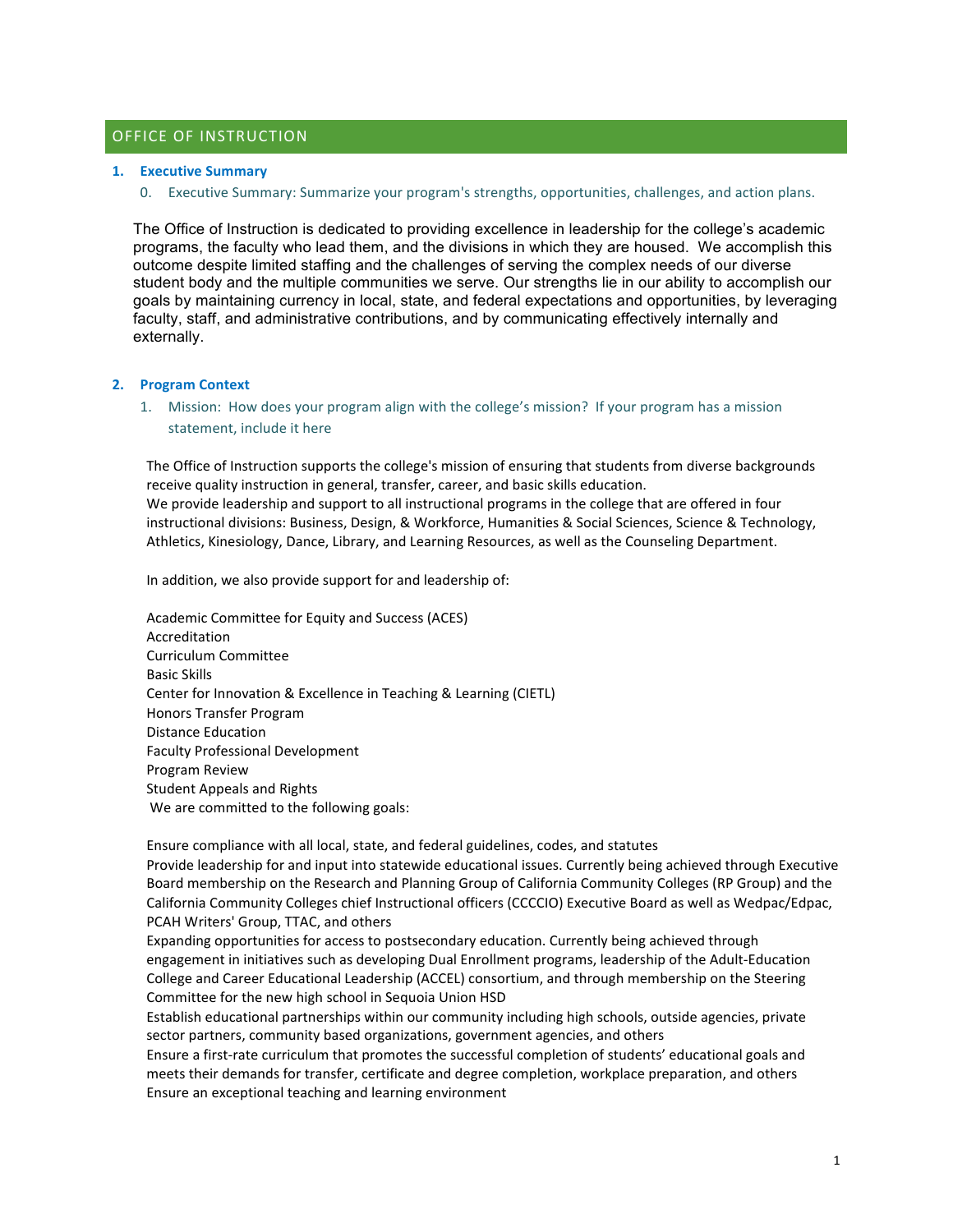Facilitate the development of programs and services in academic support to ensure the successful completion of students' plans

Analyze evidence, make data-driven decisions, and formulate actions that ensure continuous improvement and that best address student needs, classroom pedagogy, program development, academic support services, and enrollment management

Support faculty professional development that fosters a culture of excellence and encourages institutional dialogue and feedback

#### 2. Program Description: Program description.

The Office of Instruction provides support to all instructional programs in the college that are offered in four instructional divisions: Business, Design, & Workforce, Humanities & Social Sciences, Science & Technology, and Athletics, Kinesiology, Dance, Library, and Learning Resources, as well as the Counseling Department. 

The Office of Instruction provides support, leadership, and oversight for all academic programs and related instructional support areas. Duties and expectations include:

Support cycles of meaningful assessment and reflection as part of the college's accreditation efforts

Support Basic Skills, Center for Innovation and Excellence in Teaching and Learning (CIETL)

Oversee Honors Transfer Program

Oversee the evaluation of all instructional programs through the Academic Senate approved program review process

Help develop Program Review processes and procedures

Institute Student Appeals and Rights

Promote academic and curriculum excellence for student success

Oversee the evaluation and hiring of all instructional administrators, faculty, and staff according to District policy and procedures

Encourage employee involvement, initiative, and leadership in all instructional activities

Develop, manage, and review all instructional related budgets including general and categorical funds

Manage the allocation of, and budget for, instructional equipment and instructional materials, to ensure proper apportionment of resources to instructional programs, faculty, and staff

Support the Dean of Planning, Research and Institutional Effectiveness and SLO Coordinator in the identification, implementation, and assessment of student learning outcomes

Oversee distance education and learning technology for faculty and staff in conjunction with the Science and Technology Department,

Schedule instructional offerings to meet student and community needs by using a culture of evidence including the Educational Master Plan

Provide administrative support for the Curriculum Committee

Provide support and guidance for instructional administrators and instructional programs

Oversee the creation, production, and publication of critical institutional publications including, but not limited to:

course schedule (Fall, Spring, Summer)

course catalog (yearly)

department brochures, flyers, posters, booklets, business cards, web and social media program promotions, newsletters (Olive Hill Press and Report to the SMCCCD Board of Trustees), and campus/community event support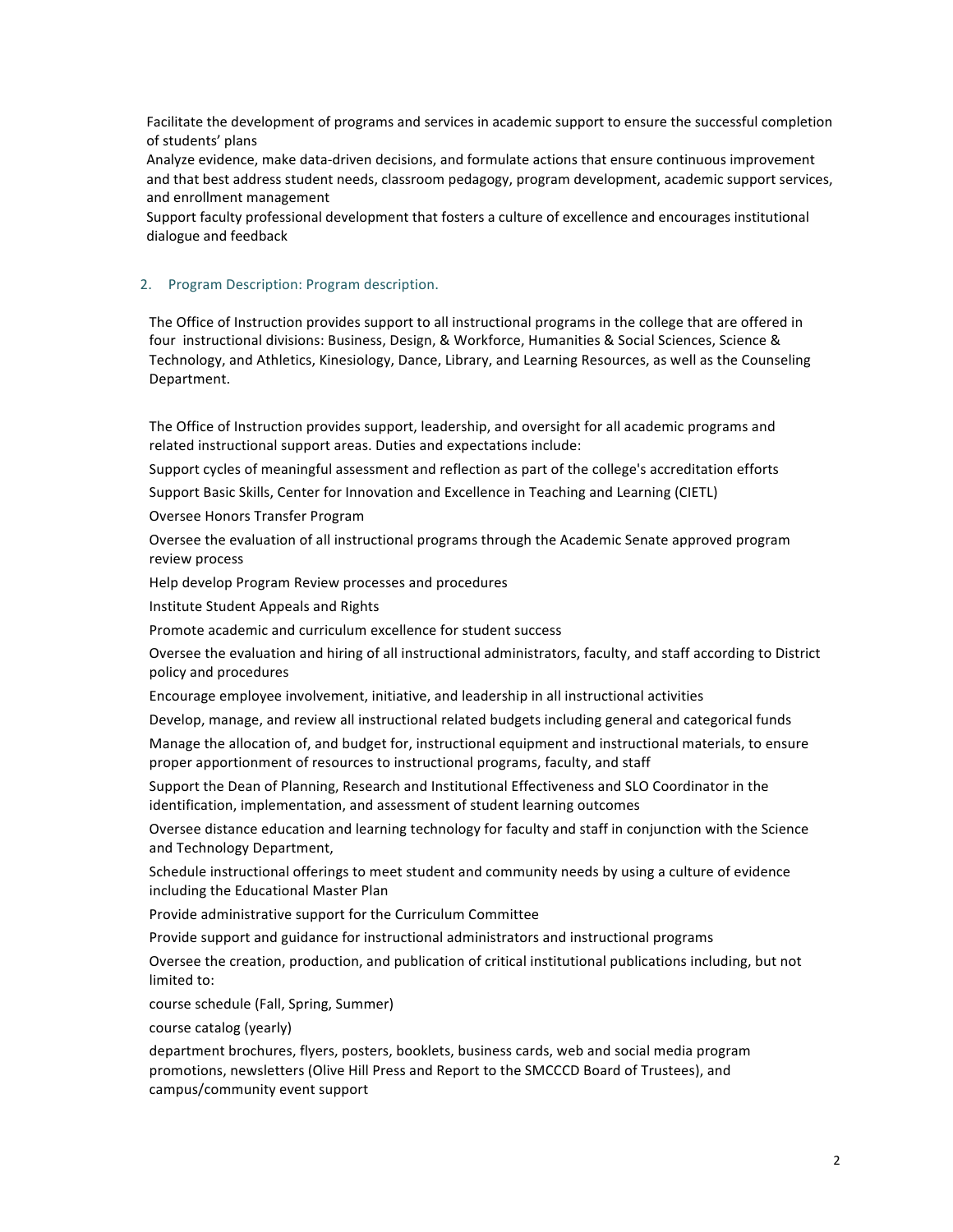Support student and faculty success through the and constant maintenance of the course schedule and online catalog

Assist in the development of the Curriculum handbook

Preserve, with great care, the college brand in all instructional material

Coordinate the use of instructional facilities, especially classrooms, laboratories, and learning support centers

Facilitate collaboration with area high schools and with San Mateo Adult Education

Address student grievances related to instruction

Oversee and ensure adherence to federal, state, and District rules and regulations, including the California Education Code, Title 5, and ACCJC Accreditation Standards

Assist with college's accreditation in addressing team recommendations and college plans for improvement

Collaborate with Student Services to ensure effective, productive integration between Instruction and Student Services

# 3. Community and Labor Needs: Describe how changes in community needs, employment needs, technology, licensing, or accreditation affect your program.

Under new leadership, new faculty and administration shifts, and staff hirings, the college is thriving and has seen a dramatic rise in efficiency in curriculum creation, cost effectiveness, enrollment transparency, course section additions, and load balancing. The quality and consistency of course schedule and catalog has improved community relations and awareness. These two books serve as marketing materials as well as our primary instructional publications. In conjunction with the Outreach Department, the Office of Instruction reviews the community locations list to provide access to the community we serve with our class schedules. Due to the constant evolution of digital media, even under-served communities have access to an electronic source of information.

The Visual Communications Coordinator has to constantly maintain knowledge of all current design, presentation, and web Content Management Systems (CMS) to deliver clear and concise messaging to our campus and surrounding communities concerning the latest program offerings. This includes (but is not limited to): Adobe Suite (Photoshop, InDesign, Illustrator, Dreamweaver), MS Office (Word, Excel, PowerPoint), Prezi, Google, Social Media, CMS (OmniUpdate), HTML and CSS knowledge.

As the state of media continues to evolve at a rapid pace, the need for quality print instructional materials and ads are still important, but the trend of digital media is growing with no signs of slowing down. Strategically distributed to community homes, our printed registration reminder mailers were sent out with two purpose: to bring awareness to the registration dates, and to drive back traffic to our schedule and our schedule locations web pages.

The needs of our students are heard every semester, as our curriculum shifts according to program needs, student needs, and past enrollment trends. A delicate balance has to be maintained to run instructional programs efficiently. This is done not only for the faculty and students, but also to keep the college fiscally sound and constantly headed towards academic excellence.

As community needs change and impact our College, the Office of Instruction ensures that the areas affected are served effectively. Classes are currently offered in various location outside the College including many high schools, community centers, adult schools, and nonprofit centers. Areas served include the coastside communities from Santa Cruz to Half Moon Bay along with North Fair Oaks, East Palo Alto, East Menlo Park and San Carlos among others. We are also meeting student and community needs by thoughtful growth of our online and distance education program by providing curricular offerings in various modalities (online, hybrid and web assisted).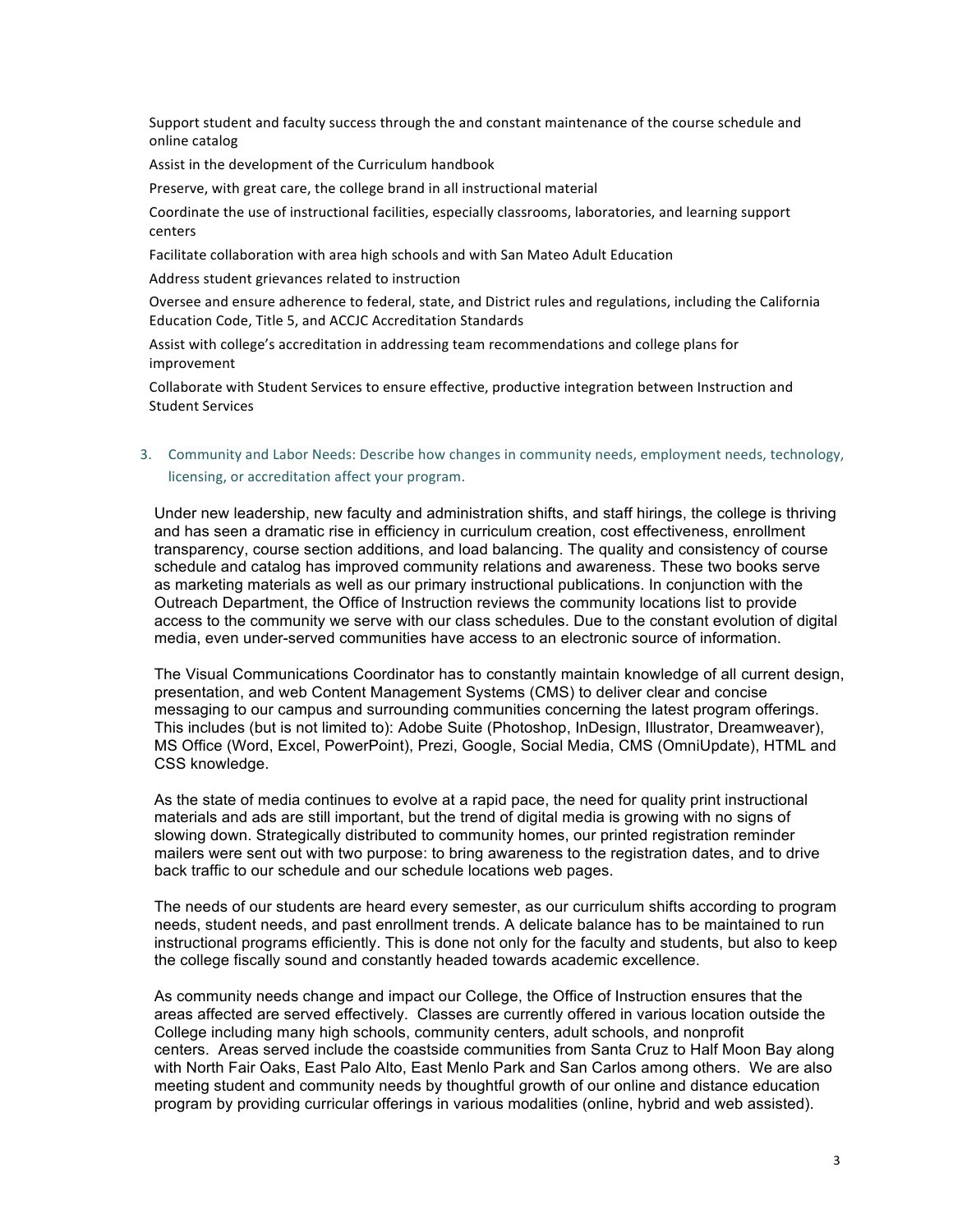#### **3. Looking Back**

4. Major Accomplishments: Describe major accomplishments.

Implemented the two- and five-year Curriculum Review Cycle, achieving currency of the college's course offerings while simultaneously meeting the recommendation contained in the ACCJC's report Provided Curriculum Development and web/CMS training during Flex day activities held during the fall 2015 and spring 2016 semesters

Program Curriculum Development included: 102 program modifications, 3 program bankings; 3 new certificates of achievement; Developed 3 AA-T/AS-T degrees for transfer in: Biology, Nutrition and Spanish. These degrees are intended for students who plan to complete a bachelor's degree in a similar major at a CSU campus. Students completing these degrees (AA-T or AS-T are guaranteed admission to the CSU system, but not to a particular campus or major

Oversaw and supported the development and updating of course, degree, and certificate offerings, including: 25 new courses; 278 revised courses; 40 banked/deleted courses; 4 reactivated courses In cooperation with the Academic Senate and through the Instructional Planning Committee, developed, piloted, and implemented a system for reassigned time allocation

Reconciled State Curriculum Inventory for data integrity against the catalog for both courses and programs

Received a clean (zero findings/zero recommendations) audit from the State compliance auditors for 2014-2015

Oversaw and supported articulation efforts including ADTs, C-IDs, IGETC, and other requirements. All Cañada courses available for C-ID approval are approved 100%. As of February 2016, the total number of courses with C-ID approvals total 123

Hired a Dean of Business, Design and Workforce

Administered faculty professional development funds allocating over 60 awards totalling over \$ 32,000 Received award for registration print-mailer at Community College Public Relations organization (CCPRO) Conference 2015; Direct mailers encourage registration and drive traffic to website

Submitted marketing and instructional materials to CCPRO Conference 2016

Followed through on "iCAN" and "iCAN Become" campaigns for more than a year

Established Cañada branding across multiple mediums - Print, Web, and Social Media

Developed "Growth" and "Enrollment" interior web-pages to further support transparency and campus dialogue between administration, faculty, and staff

Attended "OmniUpdate" conference 2015 to maintain current Content Management System (CMS) knowledge and awareness of upcoming trends and technology shifts

Increase in web page views/traffic and users over the past few years:

- August of 2013: 1,815 Users; 5,937 Page Views
- August of 2014: 38,221 Users; 214,561 Page Views
- August of 2015: 43,898 Users; 248,861 Page Views

Revived Youtube, Twitter, and Facebook accounts and placed various social media ads, with one Facebook/Instagram ad garnering over 40,000 impressions

Created marketing material to be circulated throughout the community:

Produce promotional brochures on the College, specific programs and special events

Display of class schedules in both on and off campus. Off campus locations include more than 50 strategic locations throughout Redwood City and San Mateo County:

• Libraries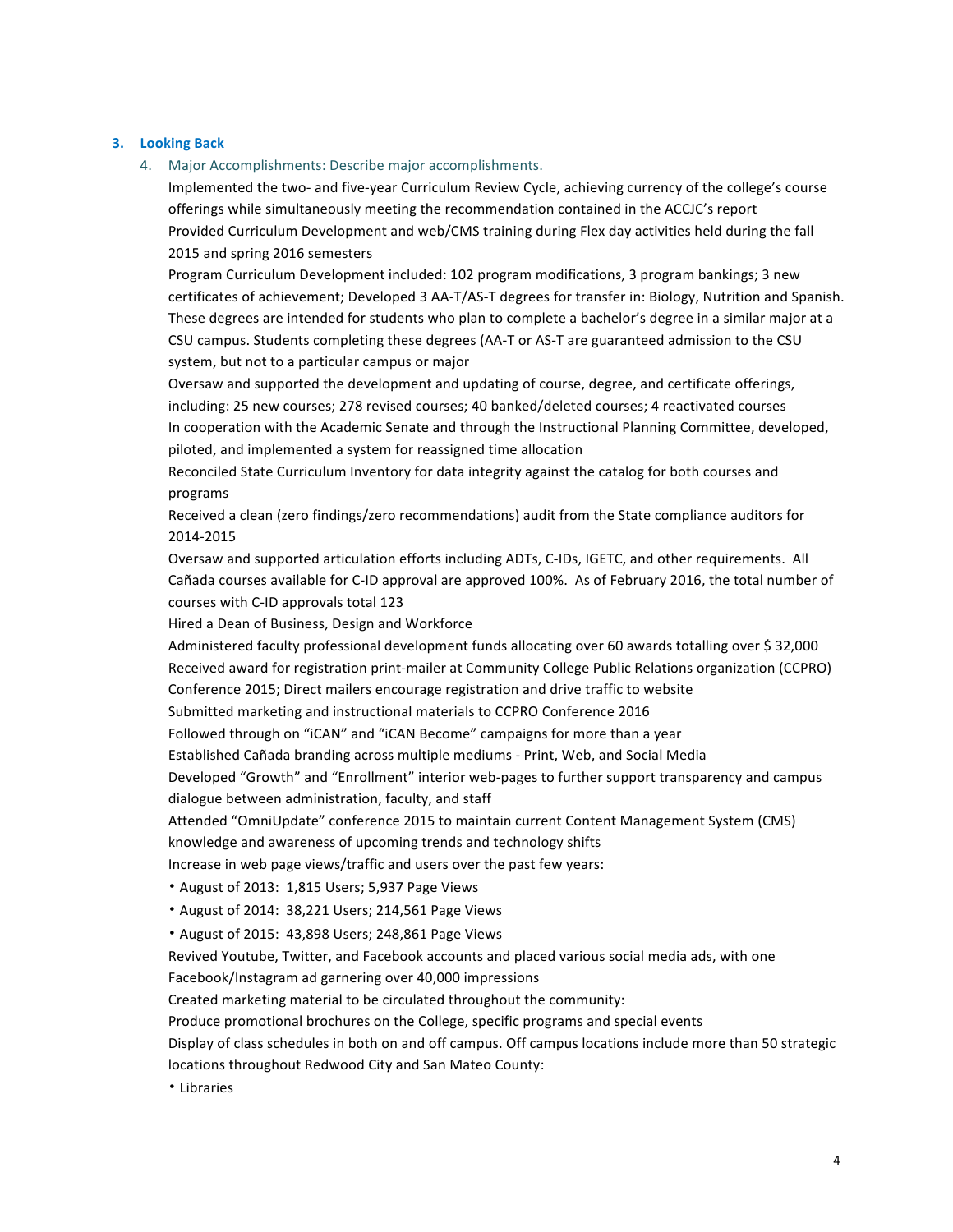- Community Centers
- City Halls
- High Schools
- YMCA
- Boys & Girls Club
- Post Offices
- School Districts

Circulated Bus Ads throughout San Mateo County

Advertised via print in local daily and monthly publications, Chamber listings and community event programs:

- Spectrum Magazine
- Climate Magazine
- San Mateo Daily Journal
- Redwood City Chamber of Commerce Community Guide
- North Fair Oaks Festival Program
- 5. Impact of Resource Allocations:

No new resources were allocated to the Office of Instruction in this period.

## **4. Current State of the Program**

6. (A) State of the Program-Observation: Describe the current state of the program (May include strengths and challenges).

The Office of Instruction is comprised of very talented, educated, and team-oriented personnel. We are all committed to delivering the college mission and quality instructional programs, as well as consistent messaging and advertising that cements these qualities and improves student outcomes.

Some of our strengths include:

Dedicated to improving our curriculum and instructional materials

Constant aim to provide quality instructional programs

Solid communication and technical skills

Transparency in decision making through new reassigned time allocation process, and through ongoing

improvements in enrollment documentation efforts

Immeasurable supplemental and personal skills

Team and customer-service oriented attitudes

Constant focus on campus dialogue and transparency

Creative, collaborative, and objective driven

Open to new ideas

Constant dedication to learn new technology/methodologies

Use of an efficient data integrity process that ensures that schedule and catalog data is error free so that students and faculty are not negatively impacted

Significant impact on state policy, funding, and other topics through leadership on CCCCIO, RP Group,

Wedpac/Edpac, TTAC, and other groups

Strong community engagement through the work of ACCEL and various partnerships with Sequoia Union HSD and other school districts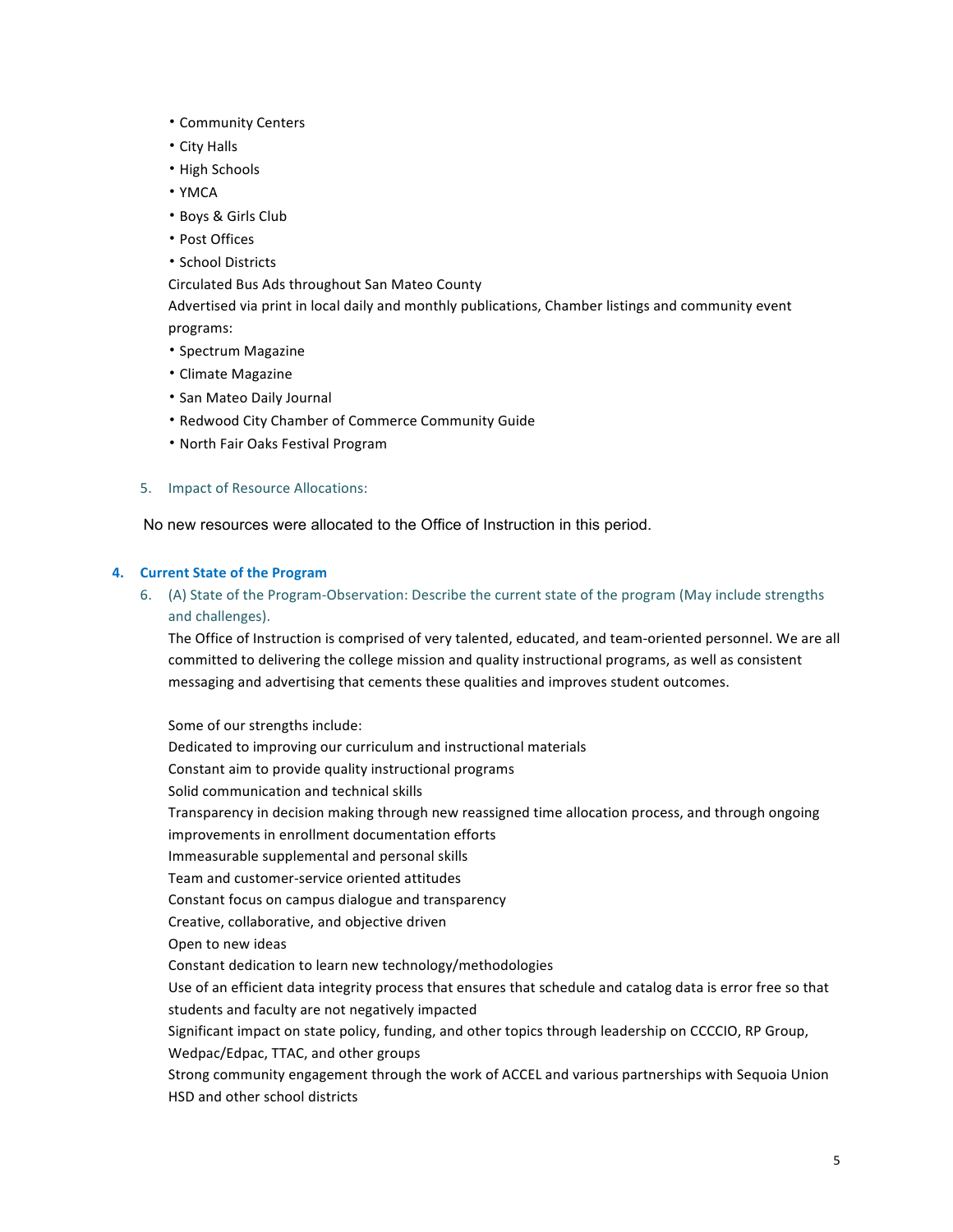Support of, and collaboration with, San Mateo County Community College District, Skyline, and College of San Mateo initiatives

We are met with the following challenges:

Broad awareness of Brand/Styles

Broad awareness of decision making processes and outcomes

Inequities in staffing when compared to the Office of Instruction at the other sister colleges results in excessive workloads for the Visual Communications Coordinator and Curriculum and Instructional Systems Specialist

Web Updates are currently "re-active" instead of "pro-active"

## (B) State of the Program-Evaluations: What changes could be implemented to improve your program?

- Hire additional staff to support curriculum, scheduling and web related functions of the Office of Instruction
- Create a hands-on comprehensive CurricUNET manual to further support Faculty and Deans
- Continue to improve our course scheduling system to maximize efficiency and meet both student and faculty needs
- Re-think registration awareness campaigns by including social media ad boosts
- Refine the class schedule and catalog, optimizing user experience
- Refresh our College Brand/Style guide
- Refresh curriculum web presence

## 7. (A) SAO Assessment Plan: Describe your program's SAO assessment plan.

The Office of Instruction has not previously identified any SAO's. Moving forward, we have outlined these outcomes:

#1: Use fiscal resources efficiently:

Assessment: improve productivity by at least 15 points over the next two years

#2: Engage stakeholders in meaningful and transparent communication

Assessment: Create at least two new major efforts in transparent communication (in addition to the reassigned time review process and the enrollment management process). Currently under consideration for this assessment are:

community and educational partner documentation efforts schedule processing improvements

(B)SAO Assessment Results and Impact: Summarize the findings of your program's SAO assessments. What are some improvements that have been, or can be, implemented as a result of SAO assessment?

Not Applicable - No SAOs were identified the previous year

## **5. Looking Ahead**

8. Program Improvement Initiatives: How will you address the opportunities for improvement that you identified throughout the prior sections of the Program Review? What research or training will you nee to accomplish these plans? What supplies, equipment, or facilities improvements do you need? Please do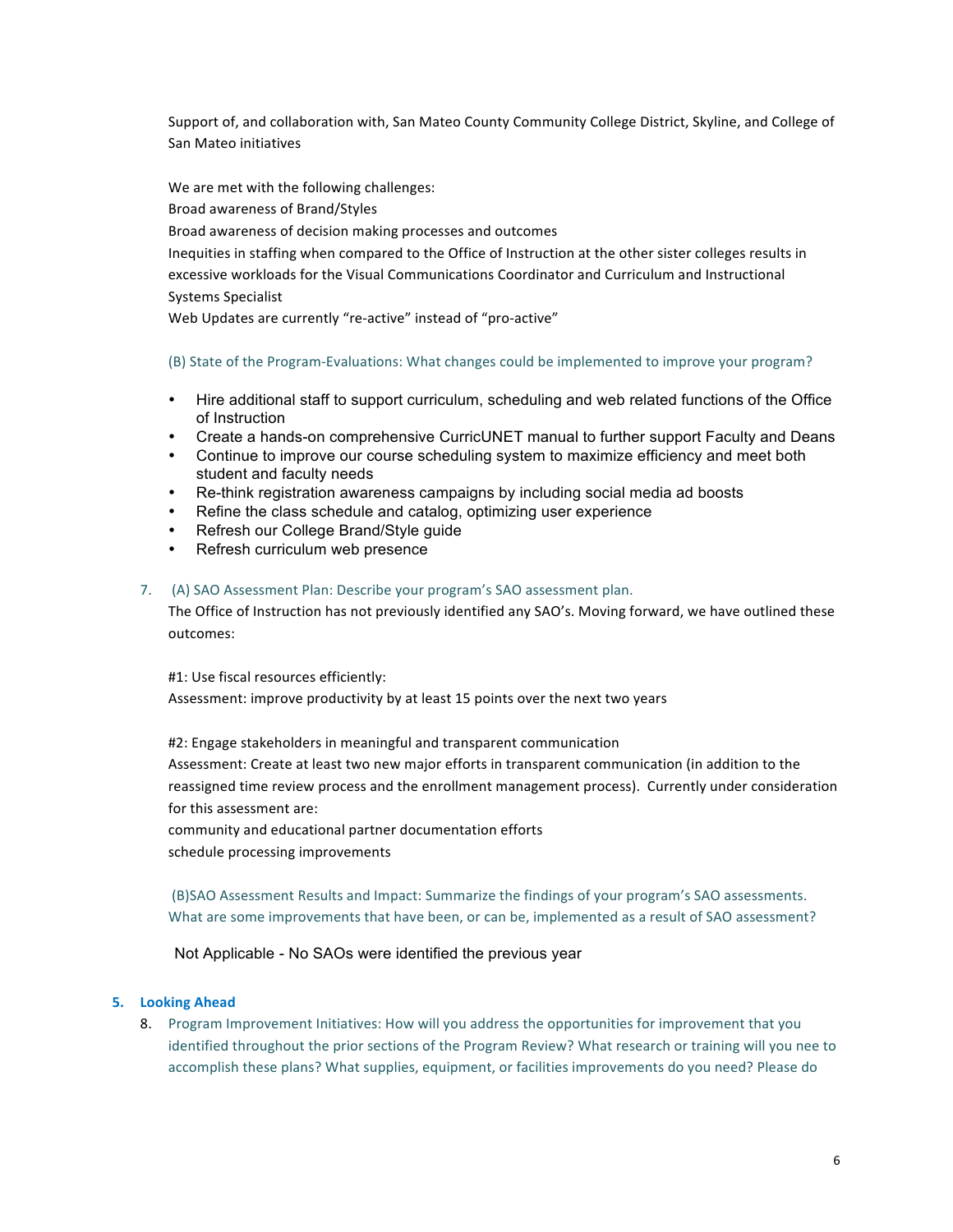not include a written response here. Rather, use the Planning module of SPOL to create your Strategic Action Plans.

| <b>Action Plan</b>                                                                                                                                                                                             | Timeline                             | <b>Responsible Party</b>                                                                                                                                     | <b>Resources Required</b>                                                                                                                                     |
|----------------------------------------------------------------------------------------------------------------------------------------------------------------------------------------------------------------|--------------------------------------|--------------------------------------------------------------------------------------------------------------------------------------------------------------|---------------------------------------------------------------------------------------------------------------------------------------------------------------|
| Improve enrollment management<br>by refining course scheduling<br>system, and maximizing efficiency<br>to meet student needs and faculty<br>expectations within fiscal<br>constraints and facility limitations | Ongoing                              | VP of Instruction, VP of<br>Administrative Services,<br>Division Deans, Faculty, and<br>Curriculum and Instructional<br><b>Systems Specialist</b>            | Input from the Dean of<br>Planning, Research and<br>Institutional Effectiveness,<br><b>District Facilities</b>                                                |
| Update general College marketing<br>material; translate to Spanish to<br>target our growing Hispanic<br>population; Revise Web Spanish<br>sections                                                             | Ongoing                              | Director of Marketing,<br>Communications, and Public<br>Relations, Visual<br><b>Communications Coordinator</b><br>and College Recruiter                      | Other pertinent Staff                                                                                                                                         |
| Provide statewide leadership on<br>statewide policies, funding,<br>regulations, and processes<br>impacting academic affairs                                                                                    | Ongoing                              | Vice President of Instruction                                                                                                                                | Vice Presidents of Instruction<br>at sister colleges, Vice<br><b>Chancellor of Educational</b><br>Services, Deans of CTE                                      |
| Provide region-wide leadership for<br><b>Adult Education Block Grant:</b><br>staffing, budgeting, planning                                                                                                     | Spring<br>$2016 -$<br>Spring<br>2017 | Vice President of Instruction<br>and Adult-Education College<br>and Career Educational<br>Leadership (ACCEL)<br><b>Consortium Leaders</b>                    | Collaboration with<br>Administrative Services,<br>Human Resources and<br>District wide faculty in<br>specific disciplines                                     |
| Develop dual enrollment pathways<br>with SUHSD and other feeder<br>schools                                                                                                                                     | Spring<br>$2016 -$<br>Fall 2017      | Vice President of Instruction,<br>Deans, Curriculum and<br><b>Instructional Systems</b><br>Specialist, AFT, Academic<br>Senate and high School<br>leadership | Funding for faculty working<br>on curriculum alignment and<br>assessment                                                                                      |
| Update College Brand/Style Guide                                                                                                                                                                               | Summer<br>2016                       | Director of Marketing,<br>Communications, and Public<br><b>Relations and Visual</b><br><b>Communications Coordinator</b>                                     | No additional resources<br>required                                                                                                                           |
| Solicit feedback, assess needs, and<br>create transparent processes for<br>schedule production, distribution,<br>and marketing improvements                                                                    | Summer<br>$2016 -$<br>Fall 2016      | <b>Visual Communications</b><br>Coordinator, Vice President<br>of Instruction                                                                                | Input from Director of<br>Marketing, Communications<br>and Public Relations,<br>Faculty, Classified<br>Professionals, iDeans, other<br>Colleges' Stakeholders |
| Approve/Create College social<br>media guidelines                                                                                                                                                              | Fall 2016                            | Director of Marketing,<br>Communications, and Public<br><b>Relations and Visual</b>                                                                          | Input from Skyline and<br>College of San Mateo<br><b>Marketing Staff</b>                                                                                      |